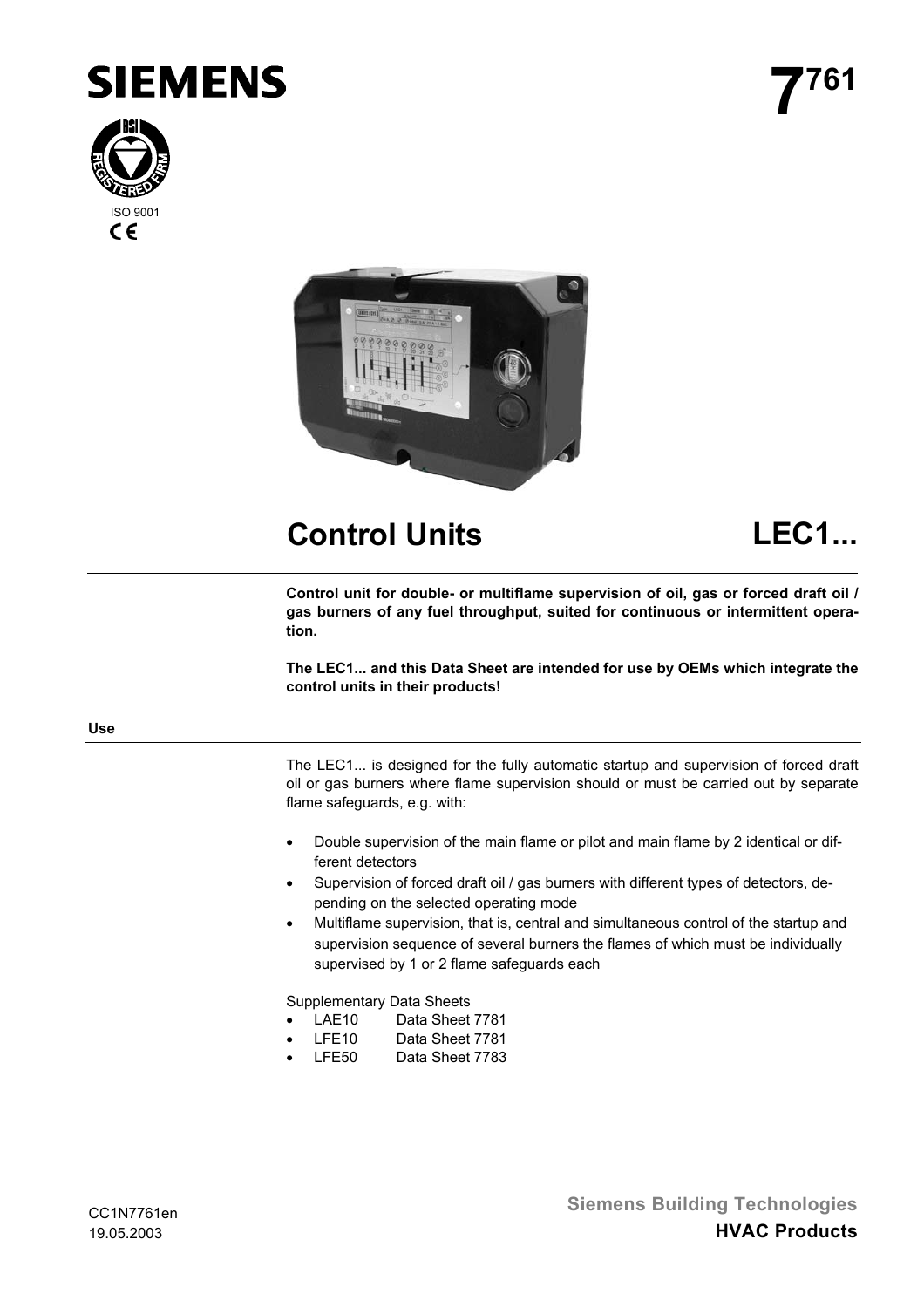The following types of flame safeguards are available:

| LAE10             | For the supervision of oil burners with an active selenium photocell detec-<br>tor RAR in intermittent operation                                                                              |
|-------------------|-----------------------------------------------------------------------------------------------------------------------------------------------------------------------------------------------|
| LFE <sub>10</sub> | For the supervision with an ionization probe (gas burners) or with UV de-<br>tectors QRA (gas, oil or dual-fuel burners, with or without ignition spark<br>proving) in intermittent operation |
| LFE50             | For the supervision with UV detectors QRA50 / QRA51(gas, oil or<br>dual-fuel burners) in intermittent or continuous operation                                                                 |

All units comply with the relevant European standards for oil, gas and forced draft burners of any fuel throughput.

The LEC1... can control the following burner plant components: Fan motor, flue gas fan, air damper, ignition transformer, 1 to 3 fuel valves, load controller, and an external fault signaling device.

A load controller with 3-position output can be connected.

Design, control sequence and adjustment facilities of the control unit make it suitable for use on combustion plants of any size and type, be it in connection with expanding flame or interrupted pilot burners, continuously operating burners or any other special burners.

#### Special features

- Prepurge time adjustable between 8 and 63 seconds
- Operation with or without postpurging
- Fully automatic control of air damper possible, irrespective of the actuator run time
- Possibility of air pressure check in connection with functional control of the air pressure switch prior to startup
- Choice of ignition: Direct ignition with pilot burner, with or without ignition spark proving
- Preignition time can be set to «Long» (during the prepurge time) or «Short» (3 seconds, e.g. for forced draft gas burners)
- 1st and 2nd safety time adjustable between 0 and 9 seconds
- Automatic extraneous light test during burner off periods and during the purging times (with lockout in the event of faulty flame signals)
- Semi-automatic burner startup and operation possible
- Built-in lockout warning lamp
- Electrical remote reset facility
- Cover with 2 additional sealing screws to provide protection against tampering (refer to «Dimensions»)
- Continuous display of the program sequence in the cover's viewing window
- In the event of a fault, the program indicator shows the operating phase during which the fault occurred
- Motor of the programming mechanism can be switched off to simplify burner adiustments
- Camshaft can be rotated manually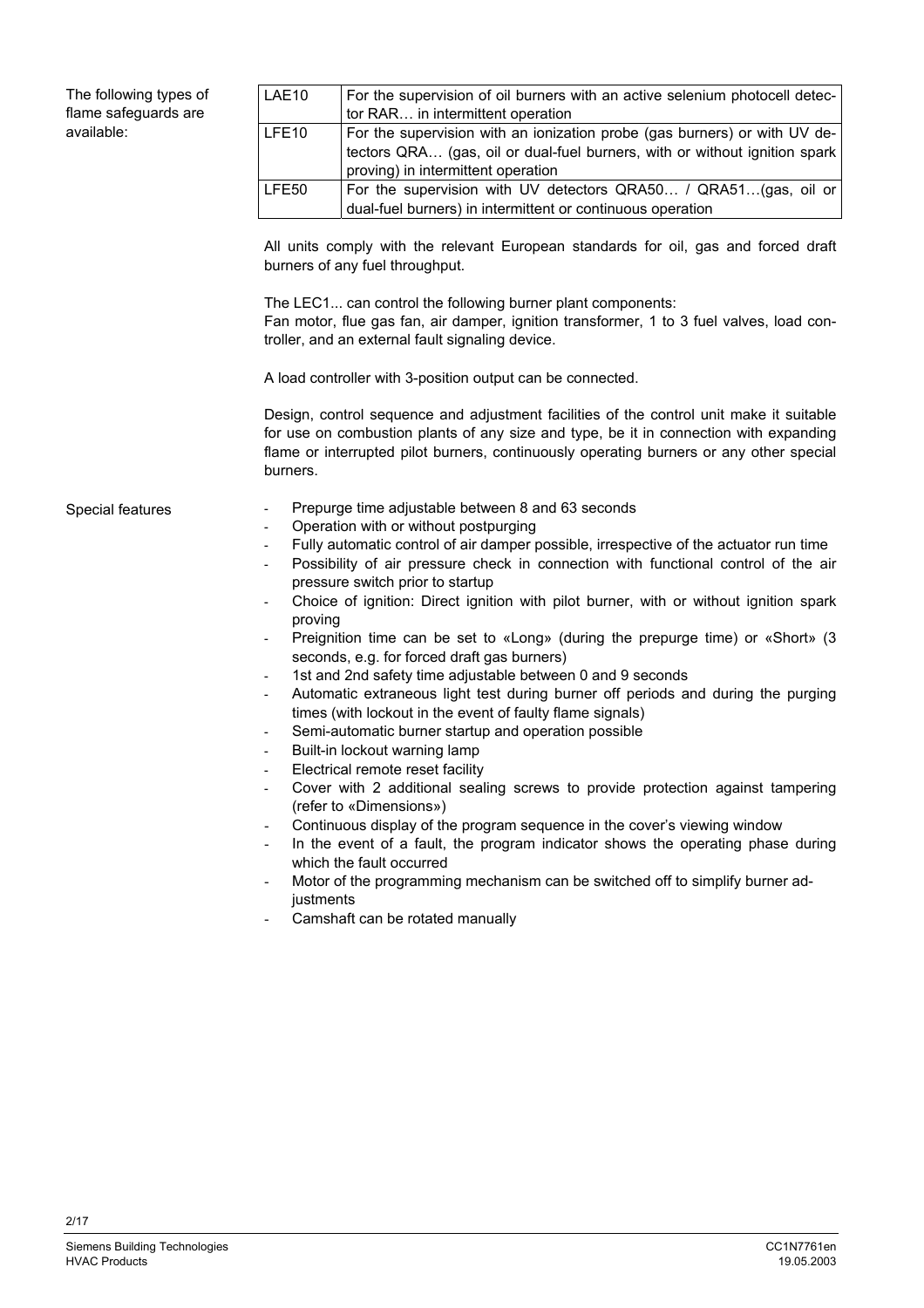# **To avoid injury to persons, damage to property or the environment, the following warning notes should be observed! Only authorized staff may open, interfere with or modify the unit!** • Before performing any wiring changes in the connection area of the LEC1…, completely isolate the unit from the mains supply (all-polar disconnection) • Ensure protection against electrical shock hazard by providing adequate protection for the unit's terminals Check to ensure that wiring is in an orderly state • Press lockout reset button only manually (applying a force of no more than 10 N), without using any tools or pointed objects • Fall or shock can adversely affect the safety functions. Such units may not be put into operation, even if they do not exhibit any damage • Do not press the lockout reset button on the unit or the remote lockout reset button for more than 10 seconds since this damages the lockout relay in the unit **Mounting notes** • Ensure that the relevant national safety regulations are complied with • Mounting work must be carried out by qualified staff • Locate ignition electrode and ionization probe such that the ignition spark cannot arc over to the ionization probe (risk of electrical overloads) **Installation notes**

- Installation work must be carried out by qualified staff
- Always run the high-voltage ignition cables separately while observing the greatest possible distances to the unit and to other cables
- 4 extra terminals for the earth conductor, 4 extra terminals for the neutral conductor, and 4 auxiliary terminals
- In the event of loss of flame during operation, the control unit will initiate lockout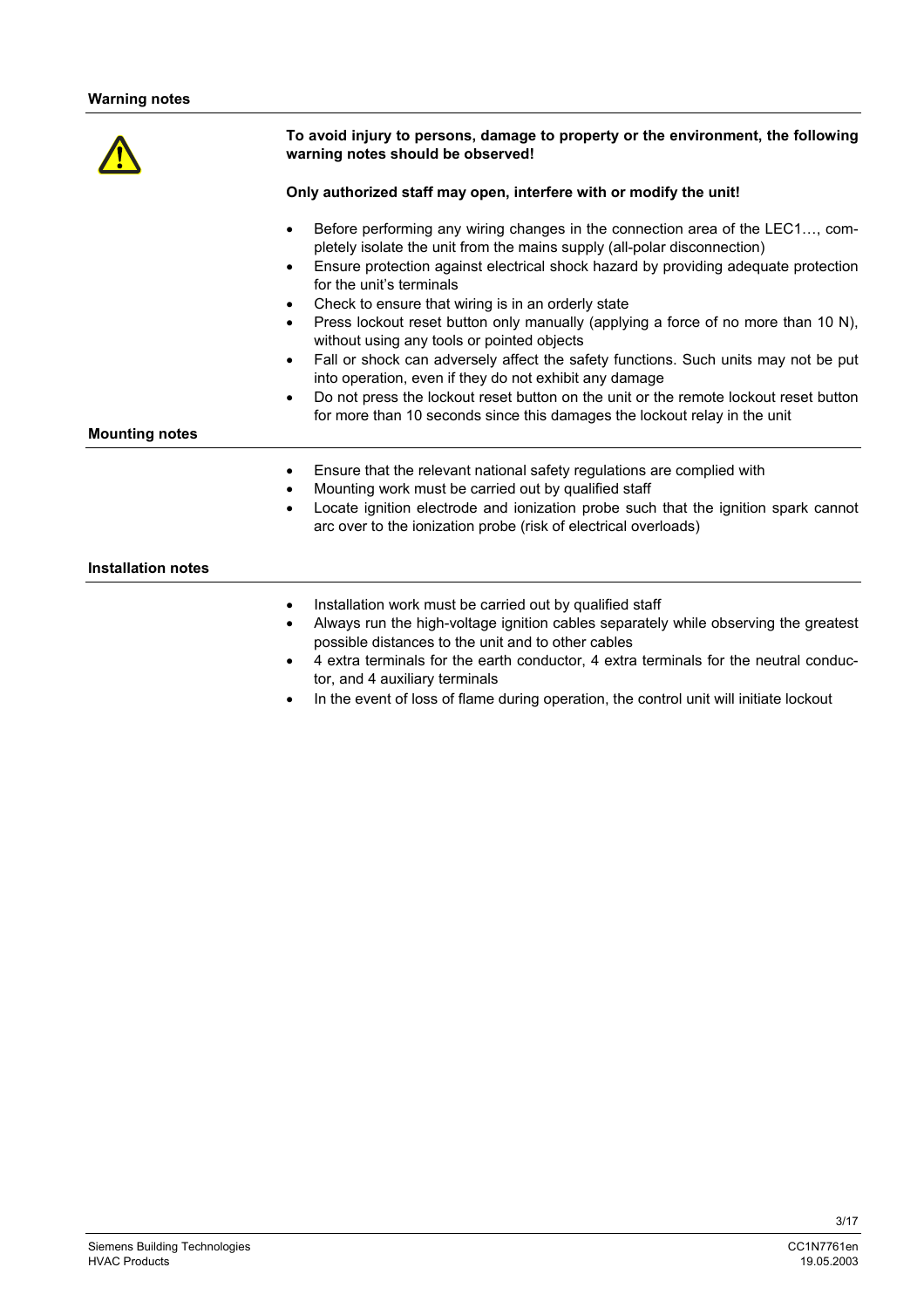- Commissioning work must be carried out by qualified staff
- Prior to commissioning, ensure that wiring is in an orderly state
- Continuous display of the program sequence in the viewing window: It is also possible to program the unit by means of a changeover link (UL3) in a way that the programming mechanism does not stop in case of lockout, but that it runs to the end of the program. The only component that receives power during that period of time is the fan for postpurging (connected to terminal 17)
- The motor of the programming mechanism can be switched off (simplifies burner adjustments)
- The camshaft can be rotated manually
- For setting instructions, refer to «Adjustment facilities on the unit»
- When commissioning the plant or when carrying out maintenance work, make the following checks:

|    | <b>Safety check</b>                              | <b>Anticipated response</b> |
|----|--------------------------------------------------|-----------------------------|
| a) | Burner startup with flame detector darkened      | Lockout at the end of       |
|    |                                                  | «TSA»                       |
| b) | Burner startup with flame detector exposed to    | Lockout after no more than  |
|    | extraneous light                                 | 40 seconds                  |
| C) | Burner operation with simulated loss of flame    | Immediate lockout           |
| d) | Burner startup with open-circuit of air pressure | Lockout at the end of the   |
|    | switch (not with atmospheric burners)            | specified time «t10»        |
| e) | Burner operation with simulated air pressure     | Immediate lockout           |
|    | failure (not with atmospheric burners)           |                             |

# **Certificates**

- Conformity to ECC directives
	- Electromagnetic compatibility EMC (immunity)
	- Directive for gas appliances
	- Low-voltage directive

ISO 14001: 1996 Cert. 38233

89 / 336 EEC 90 / 396 EEC 73 / 23 EEC



ISO 9001: 2000 Cert. 00739



• Identification code **F B L L B N**

### **Service notes**

- Maintenance work must be carried out by qualified staff
- Each time a unit has been replaced, check to ensure that wiring is in an orderly state and make the safety check according to «Commissioning notes»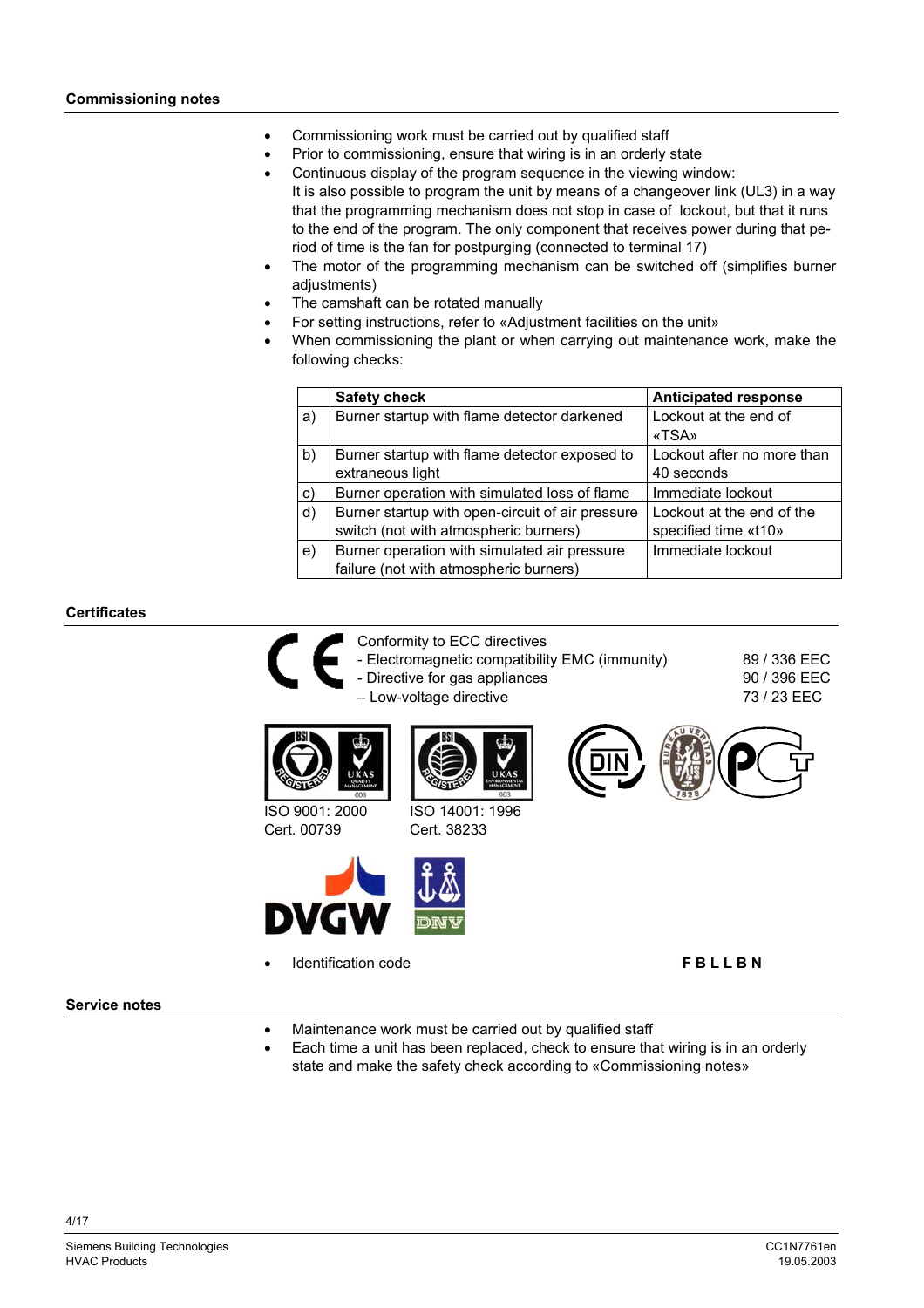

The unit contains electric and electronic components and may not be disposed of as household waste.

Local and currently valid legislation must be observed.

# **Mechanical design**

The LEC1... as well as the flame safeguards LAE10 and LFE10 are of plug-in design and suitable for mounting in any position on the burner, on control desks or in control panels.

The spacious terminal bases and housings are made of impact-proof and heat-resistant plastic.

The programming mechanism of the unit (driven by a synchronous motor), its auxiliary relays and all other switching, control and adjusting elements are mounted on robust printed circuit boards.

#### **Type summary and ordering**

| Type reference * | <b>Rated voltage</b> | <b>Factory settings for</b> |                 |            |                |
|------------------|----------------------|-----------------------------|-----------------|------------|----------------|
|                  |                      | mains                       | t1              | <b>TSA</b> | t9             |
|                  |                      | frequency                   |                 |            |                |
| LEC1 / 8851      | AC 220240 V          | 50 Hz                       | 60 s            | 2s         | 2s             |
| LEC1 / 8853      | AC 220240 V          | 50 Hz                       | 30 <sub>s</sub> | 2s         | 2s             |
| LEC1 / 8866      | AC 100110 V          | 50 Hz                       | 30 <sub>s</sub> | 2s         | 2s             |
| LEC1 / 8867      | AC 100110 V          | 60 Hz                       | 30 <sub>s</sub> | 2s         | 2s             |
| LEC1 / 8868      | AC 220240 V          | 60 Hz                       | 30 <sub>s</sub> | 2s         | 2s             |
| LEC1 / 8892      | AC 220240 V          | 50 Hz                       | 60 s            | 5s         | 5 <sub>s</sub> |
| LEC1.1 / 8854    | AC 220240 V          | 50 Hz                       | 17 <sub>s</sub> | 2s         | 2s             |
| LEC1 / 9500      | AC 230 V             | 60 Hz                       | 60 s            | 4.5s       | 4.5s           |
| LEC1 / 9501      | AC 100110 V          | 50 Hz                       | 60 <sub>s</sub> | 4.5s       | 4.5s           |
| LEC1 / 9502      | AC 100110 V          | 60 Hz                       | 60 <sub>s</sub> | 4.5s       | 4.5s           |
| LEC1 / 9503      | AC 230 V             | 50 Hz                       | 60 s            | 4.5s       | 4.5s           |

The control unit is delivered without terminal base. The latter must be ordered as a separate item using the following part number: **AGG41041713 (EC)** or **AGG12.1**

\* The type reference is given near the terminals inside the housing

#### **Accessories**



- To be ordered as a separate item

- For Pg 11

#### **Terminal base AGG12.1**

- To be ordered as a separate item

- For M16 x 1.5

| <b>Terminal base</b> | AGG41041713 (EC) |
|----------------------|------------------|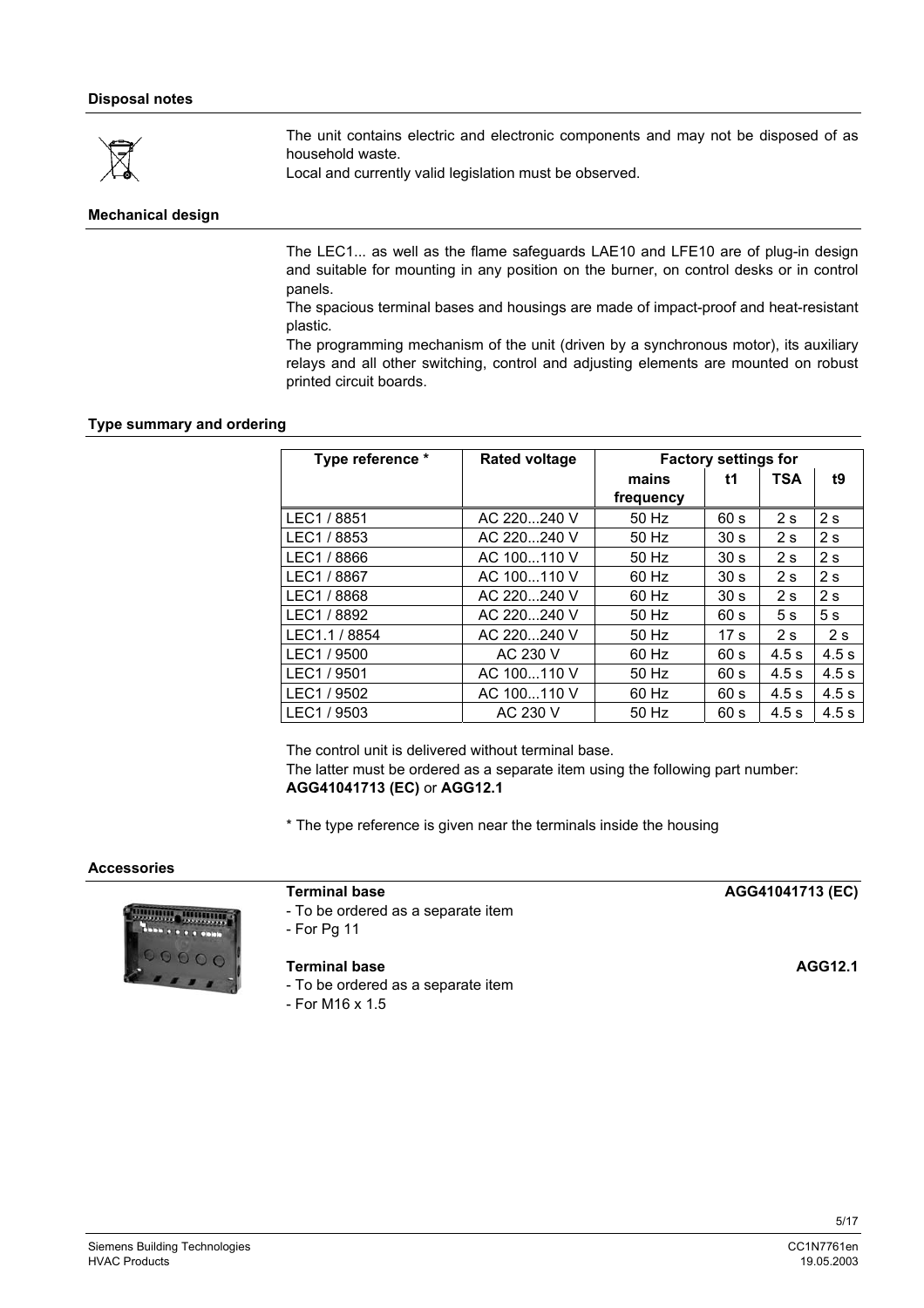# **Technical data**

|                                         | AC 220 V -15 % AC 240 V +10 %                                                                                                                                                                          |
|-----------------------------------------|--------------------------------------------------------------------------------------------------------------------------------------------------------------------------------------------------------|
|                                         | AC 100 V -15 %AC 110 V +10 %                                                                                                                                                                           |
|                                         | 5060 Hz ±6 %                                                                                                                                                                                           |
|                                         | T6.3H250V to DIN EN 60 127                                                                                                                                                                             |
| <b>External fuse</b>                    | max. 10 A (slow)                                                                                                                                                                                       |
| Power consumption                       |                                                                                                                                                                                                        |
| During startup                          | 8 VA                                                                                                                                                                                                   |
| During operation                        | 5 VA                                                                                                                                                                                                   |
| Permissible load on the control outputs |                                                                                                                                                                                                        |
| Per terminal                            | max, 4 A to VDE 0660 AC3                                                                                                                                                                               |
| Total                                   | max, 5 A to VDE 0660 AC3                                                                                                                                                                               |
|                                         | IP 40 (to be ensured through mounting)                                                                                                                                                                 |
|                                         | Optional                                                                                                                                                                                               |
|                                         | Pg11 or                                                                                                                                                                                                |
|                                         | BSP $\frac{3}{4}$ or                                                                                                                                                                                   |
|                                         | metric M <sub>16</sub> x $1.5$                                                                                                                                                                         |
| Weight                                  | approx. 2 kg                                                                                                                                                                                           |
|                                         | DIN EN 60 721-3-2                                                                                                                                                                                      |
| Climatic conditions                     | class 2K2                                                                                                                                                                                              |
| Mechanical conditions                   | class 2M2                                                                                                                                                                                              |
|                                         | $-50+60 °C$                                                                                                                                                                                            |
|                                         | $<$ 95 % r.h.                                                                                                                                                                                          |
|                                         | DIN EN 60 721-3-3                                                                                                                                                                                      |
| Climatic conditions                     | class 3K5                                                                                                                                                                                              |
| Mechanical conditions                   | class 3M2                                                                                                                                                                                              |
|                                         | $-20+60 °C$                                                                                                                                                                                            |
| Humidity                                | $<$ 95 % r.h.                                                                                                                                                                                          |
|                                         | Mains voltage<br>Mains frequency<br>Unit fuse, built-in<br>Degree of protection<br>Mounting position<br>Cable glands<br><b>Transport</b><br>Temperature<br>Humidity<br><b>Operation</b><br>Temperature |

**Condensation, formation of ice and ingress of water are not permitted!**

Flame supervision

• With LAE10

 $\triangle$ 

- With LFE10
- With LFE50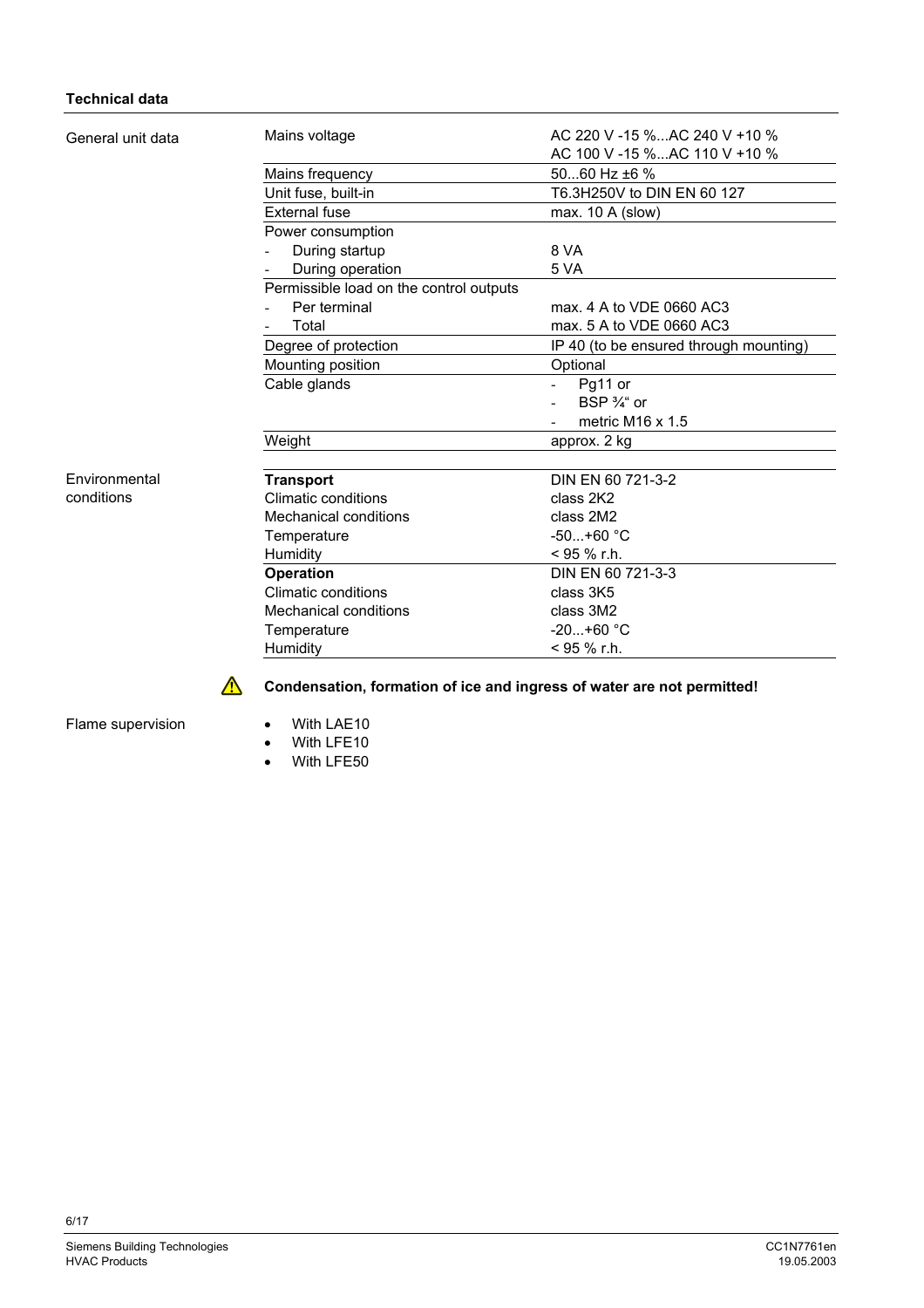|                                     | The following description of the unit's function refers to the startup and supervision of a<br>single burner. With multiflame supervision, all burners connected to the control unit are<br>put into operation and supervised simultaneously in the same manner. A fault causing<br>lockout of one of the burners therefore results in the shutdown of all burners. Prerequi-<br>site for the immediate restart of the non-faulty burners is the bridging of the flame safe-<br>guard of the faulty burner by means of an operating switch. This switch must simulta-<br>neously cut all control lines to the ignition transformer and the fuel valves. For connec-<br>tion examples, refer to the Data Sheet on the LAE10 / LFE10.                                                                                                                                                                                                                                                                                                                                                                                                                                                                                                                                                                                                                                                                                                                                                  |
|-------------------------------------|--------------------------------------------------------------------------------------------------------------------------------------------------------------------------------------------------------------------------------------------------------------------------------------------------------------------------------------------------------------------------------------------------------------------------------------------------------------------------------------------------------------------------------------------------------------------------------------------------------------------------------------------------------------------------------------------------------------------------------------------------------------------------------------------------------------------------------------------------------------------------------------------------------------------------------------------------------------------------------------------------------------------------------------------------------------------------------------------------------------------------------------------------------------------------------------------------------------------------------------------------------------------------------------------------------------------------------------------------------------------------------------------------------------------------------------------------------------------------------------|
| Prerequisites for<br>burner startup | The burner starts only if:<br>The unit's switching sequence is in the start position<br>$\overline{\phantom{a}}$<br>The control unit is not in the lockout position, e.g. due to a faulty UV tube<br>$\overline{\phantom{a}}$<br>The contacts of all the control and safety devices in the control loop between ter-<br>$\blacksquare$<br>minal 8 and 9 are closed<br>The air pressure switch does not indicate any air pressure $-$ if connected in the test<br>circuit                                                                                                                                                                                                                                                                                                                                                                                                                                                                                                                                                                                                                                                                                                                                                                                                                                                                                                                                                                                                             |
|                                     | Faults in the flame safeguard or in the control unit prevent startup or lead to a lockout<br>during startup.                                                                                                                                                                                                                                                                                                                                                                                                                                                                                                                                                                                                                                                                                                                                                                                                                                                                                                                                                                                                                                                                                                                                                                                                                                                                                                                                                                         |
| کھی                                 | If the air damper is not controlled by the control unit, terminals 20, 21 and 22 must be<br>interconnected.                                                                                                                                                                                                                                                                                                                                                                                                                                                                                                                                                                                                                                                                                                                                                                                                                                                                                                                                                                                                                                                                                                                                                                                                                                                                                                                                                                          |
| Startup sequence                    | on startup<br>First, the fan motor is switched on via terminal 3 and the actuator is controlled via ter-<br>minal 22. When the air damper reaches its fully open position, the programming<br>mechanism of the unit starts to run - the prepurge time commences. The minimum air<br>pressure set on the air pressure switch must then be reached within 10 seconds (or<br>within 7 seconds in operation with postpurging) and must be maintained until controlled<br>shutdown occurs. Otherwise, lockout will take place. A flame signal during the prepurge<br>time also leads to lockout. On completion of the set prepurge time, the air damper is<br>given the control command to return to the minimum air position. During the air<br>damper's closing time, the programming mechanism does not move.                                                                                                                                                                                                                                                                                                                                                                                                                                                                                                                                                                                                                                                                          |
|                                     | As soon as the signal contact for the minimum throttling position is operated by the<br>actuator, the programming mechanism starts again and now controls the program se-<br>quence which can no longer be influenced from outside.<br>Preignition (provided the ignition equipment was not already switched on during the<br>prepurge time)<br>Release of the 1st fuel valve connected to terminal 5 (the fuel valve of a pilot<br>$\overline{\phantom{a}}$<br>burner which must be closed on completion of the 2nd safety time must, however,<br>be connected to terminal 10)<br>The set safety time elapses. If no flame is established during that period of time,<br>$\overline{\phantom{a}}$<br>lockout will be initiated (control unit always locks itself)<br>On completion of an interval of 11 seconds after the release of the 1st valve, the<br>$\overline{\phantom{a}}$<br>2nd fuel valve will be released<br>The pilot burner $-$ if present $-$ is switched off (connected to terminal 10)<br>$\overline{\phantom{a}}$<br>The load controller is switched on after a further interval of 12 seconds. Now the<br>burner has reached its operating position. From now on, the load controller controls<br>the burner's output by either increasing or decreasing the fuel throughput and the<br>air volume depending on heat demand (fuel / air ratio control). This can be accom-<br>plished in stages, i.e. by means of thermostats or continuously (modulating) by a |

Loss of flame during operation always leads to lockout of the burner.

modulating controller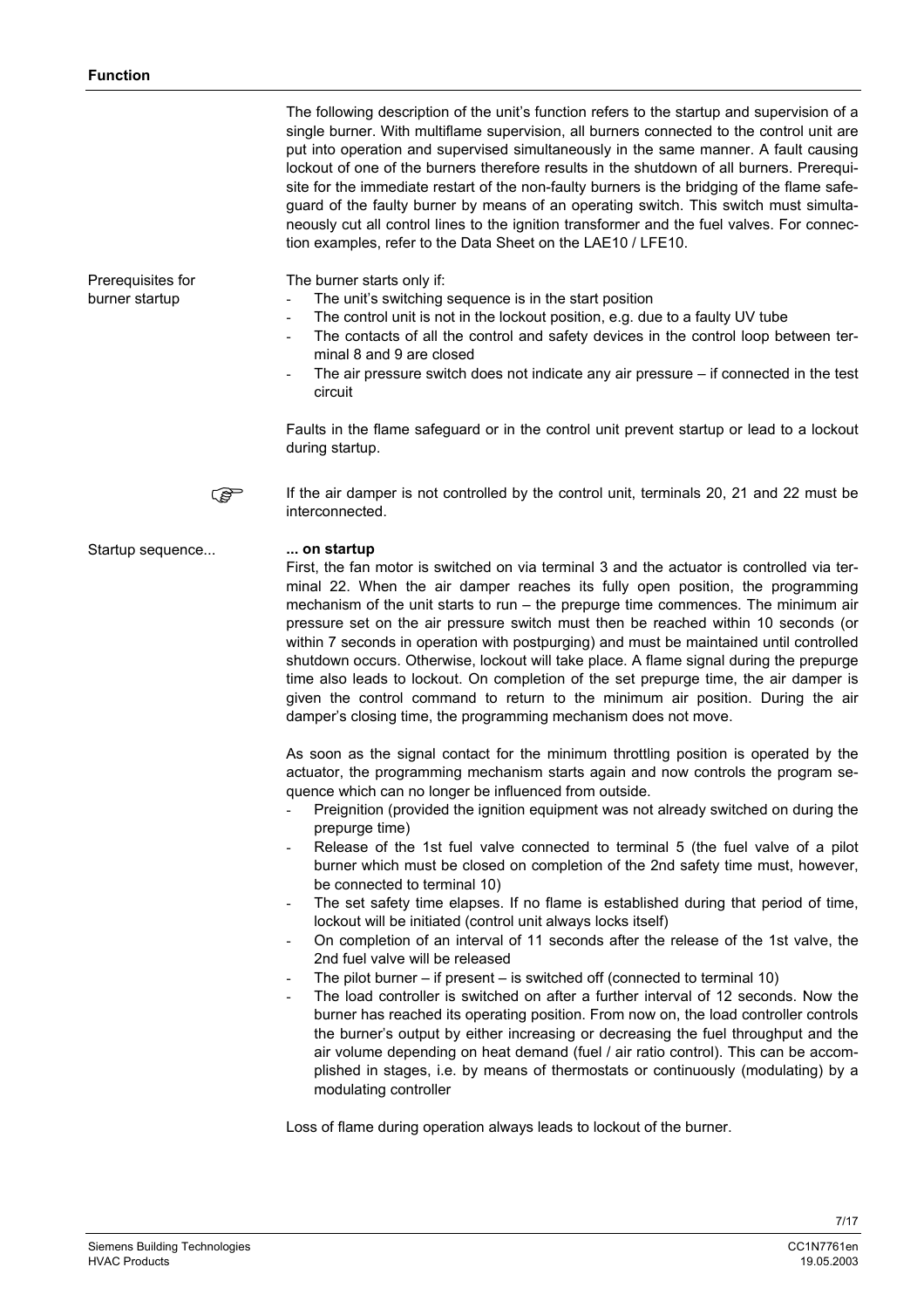Burner startup with ignition spark proving

In principle, the program sequence is the same as with burner startup without ignition spark proving.

#### Exceptions:

- If the UV flame detector does not receive any input signal during the **short preignition time** (UL2 on «Short preignition»), lockout occurs before any gas is released, i.e. safety time TSA = 0 seconds
- With ignition spark proving, the safety time for the pilot burner can only be adjusted between 0...6 seconds (in the time diagram of the programming mechanism: TSA´)

Control sequence...

# **... after a controlled shutdown**

Controlled shutdown occurs as soon as one one of the control or supervision devices in the control loop between terminal 8 and 9 opens its contact. In that case, the fuel valves will immediately be shut. The programming mechanism starts again and now programs postpurging, if required. On completion of the postpurge time, the programming mechanism has again reached its start position where it remains until the next switch on command is received. The flame supervision restarts again during the postpurge time. Therefore, any flame signal during that period of time will lead to lockout.

# **... after resetting the LEC1...**

After pressing the built-in or the external lockout reset button, the programming mechanism will return to its start position. The only burner plant component that is operated during that period time is a fan motor connected to terminal 17. As the control thermostat or pressurestat normally continues to call for heat, the programming mechanism will initiate a restart after reaching the start position.



The program indicator continuously shows the respective phase of the burner startup sequence. The **letters** correspond to those of the programming mechanism diagram next to the viewing window. The **figures** indicate the remaining prepurge time. If lockout occurs, the programming mechanism and the program indicator stop, thus indicating the operating phase during which lockout occurred.

Reading the program indicator

#### Examples:



← Prepurge time will last another 35 seconds

Valve 2 at terminal 7 is opened  $\rightarrow$ 



# **Program indicator**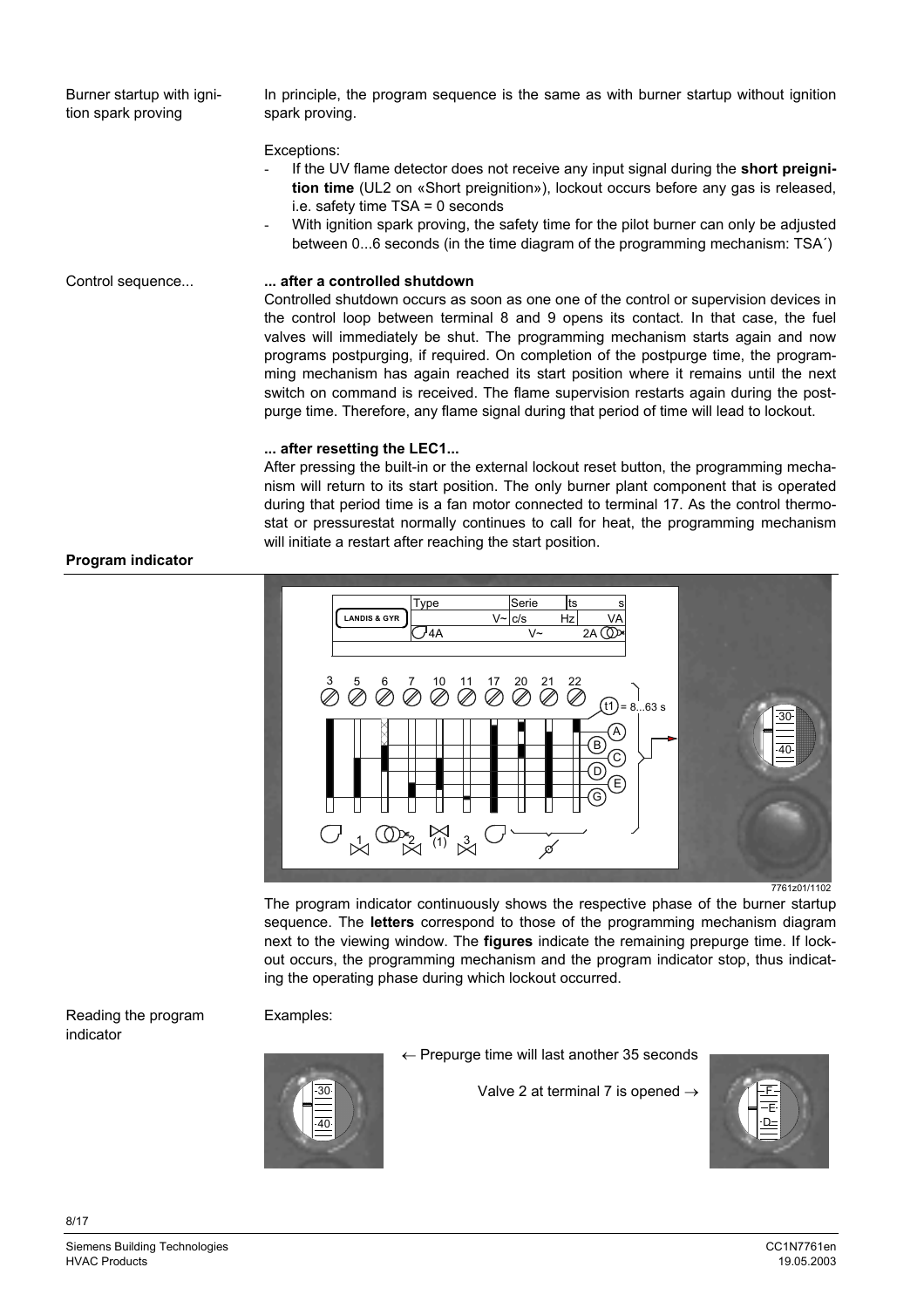- Before making any adjustments, disconnect the unit from the mains supply
- Loosen all 6 retaining screws and only remove the unit cover
	- The numbering of the switching cams always starts from the motor
- The camshaft can be manually turned into any position (clockwise direction of rotation as seen from the motor)





# **Adjusting the preignition time**





# **Adjusting the prepurge time t1»**

- Loosen the fixing screw of the red cam N8
- Turn camshaft manually until the required prepurge time is indicated next to the index notch on the carrier of the programming mechanism
- Hold camshaft firmly and rotate cam N8 until the contact tappet operated by it just jumps out or the cam strikes this tappet
- Carefully tighten the fixing screw of the cam and check the adjusted time for **accuracy**. The set time is also visible in the viewing window, if the unit is in its start position

Adjustment of the mark of the red cam N8 to the graduation marks of the black cam N7 results in the prepurge times given in the opposite table.

# **Setting elements:**

- N1 Cam 1, fixed
- N2 Cam 2, adjustable (1st safety time)
- N3 Cam 3 adjustable (1st safety time)
- N4 Cam 4, fixed
- N5 Cam 5, adjustable (2nd safety time)
- N7 Cam 7, fixed
- N8 Cam 8, adjustable (prepurge time)
- PA Program indicator
- UL1 ON / OFF switch for the motor of the switching mechanism

On the rear side of the base:

- UL2 Changeover link for «Short / long preignition», in position «Short preignition» locked with varnish
- UL3 Changeover link for «STOP» of the control sequence following lockout or «restart». Only the fan for postpurging connected to terminal 17 remains energized
- C «Long preignition time» (during prepurging)
- D «Short preignition time» (3 s, factory setting)

Loosen the screw before making the adjustment and then tighten it carefully.



| Adjustment to             | t1                       |
|---------------------------|--------------------------|
| Graduation mark I         | 8 s                      |
| <b>Graduation mark II</b> | 18 <sub>s</sub>          |
| Graduation mark III       | 28 <sub>s</sub>          |
| Adjustment at stop        | 63 s                     |
| Facory setting            | approx. $30 s$ or $60 s$ |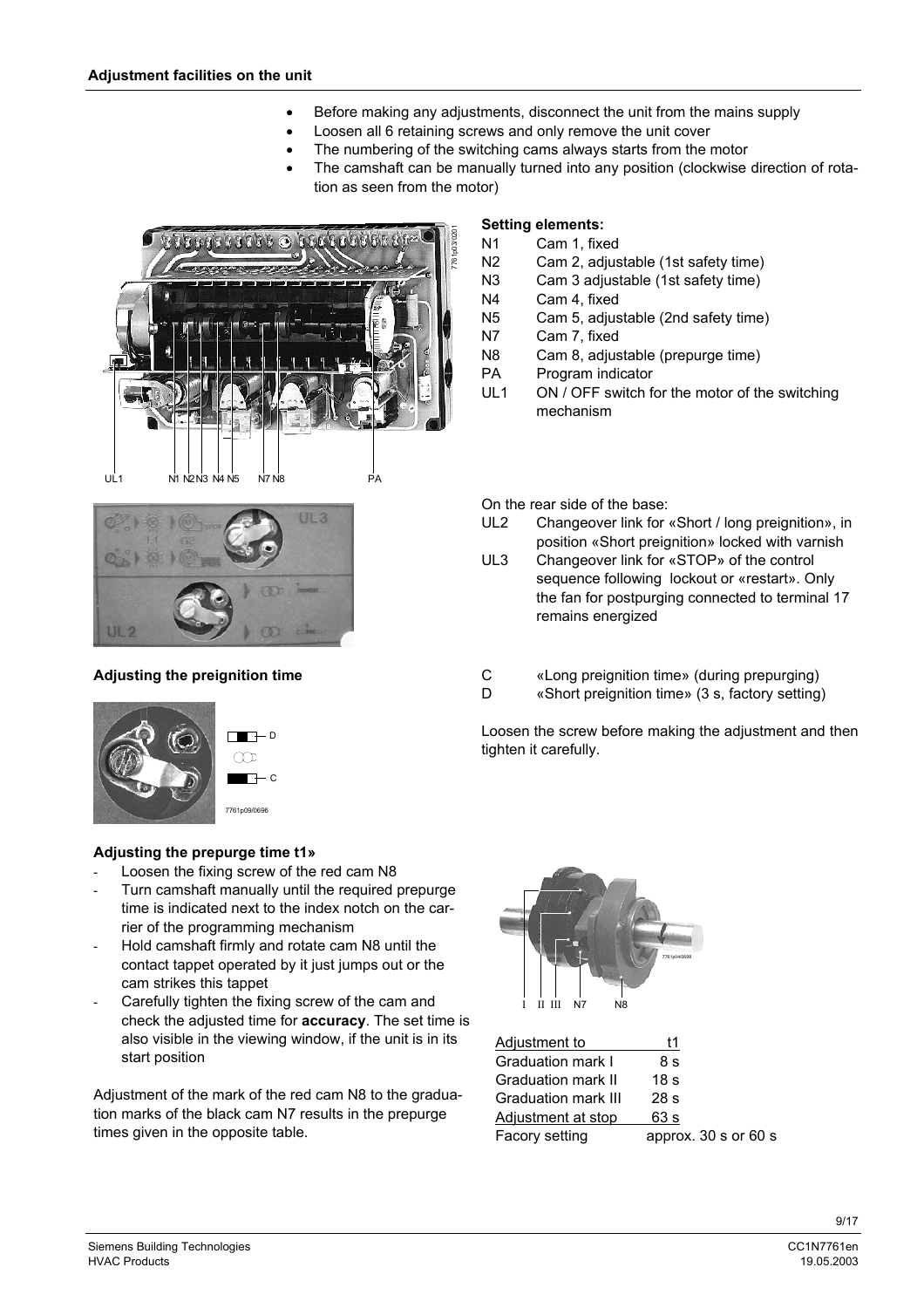# **Adjusting the safety times «TSA»**

The safety times are adjusted by setting the red cams of the programming mechanism.

Their time marks serve as a setting aid.

After the adjustment, the fixing screws of the cams must be tightened very carefully to make any unintentional readjustment impossible.

# **Ignition safety time «TSA»**

(Operation with ignition spark proving)

- Loosen the fixing screws of cams N2 and N3
- Hold cam N1 firmly and align the setting mark of cam N2 with the corresponding time mark I of cam N1 (see illustration and table, intermediate positions possible). Lock cam N2
- Rotate cam N3 in such a way that its setting mark is set against the lower stop of cam N2. Lock cam N3
- Check the adjusted safety time and set the new value on the rating plate of the unit cover (adjustment slot at the rear of the cover)

# **1st safety time «TSA´»**

(Operation with ignition spark proving)

- Loosen the fixing screws of cams N2 and N3
- Hold cam N1 firmly, set the setting mark of cam N2 to the time mark I of cam N1 (see illustration and table). Lock cam N2
- Hold cam N2 firmly, set the setting mark of cam N3 to the required time and lock cam N3 (see illustration and table)
- Check adjusted safety time and set the new value on the cover's type field (setting slot underneath the cover)



| <u>Adjusted to</u>         | TSA     |
|----------------------------|---------|
| <b>Graduation mark I</b>   | 0 s     |
| Graduation mark II         | $4.5$ s |
| <b>Graduation mark III</b> | 9 s     |
| Factory setting            | $< 2$ s |



| Adjusted to              | TSA' |
|--------------------------|------|
| stop in the direction of |      |
| the arrow                | 0 s  |
| the other stop           | 6 s  |
| Factory setting          | 0 s  |



Graduation mark III 9 s Factory setting < 2 s

# **2nd safety time «t9»**

Loosen the fixing screw of cam N5 and align its setting mark to the corresponding time marks of cam N4 (see illustration and table, intermediate positions possible)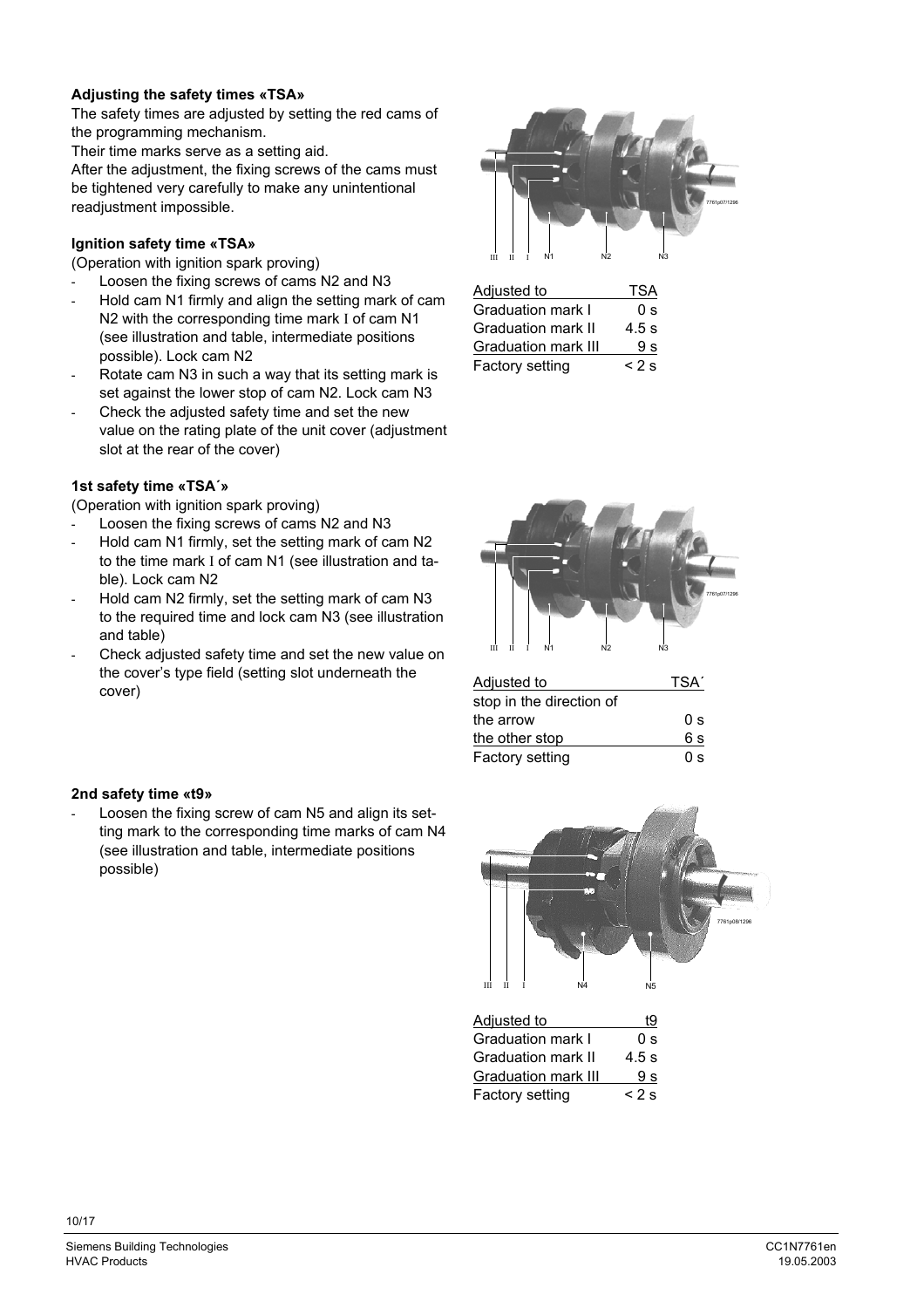

\* Do not press EK… for more than 10 seconds!







When using UV detector QRA..., terminal 10 must be connected to earth!

Siemens Building Technologies and the control of the control of the control of the control of the control of the control of the control of the control of the control of the control of the control of the control of the cont **HVAC Products**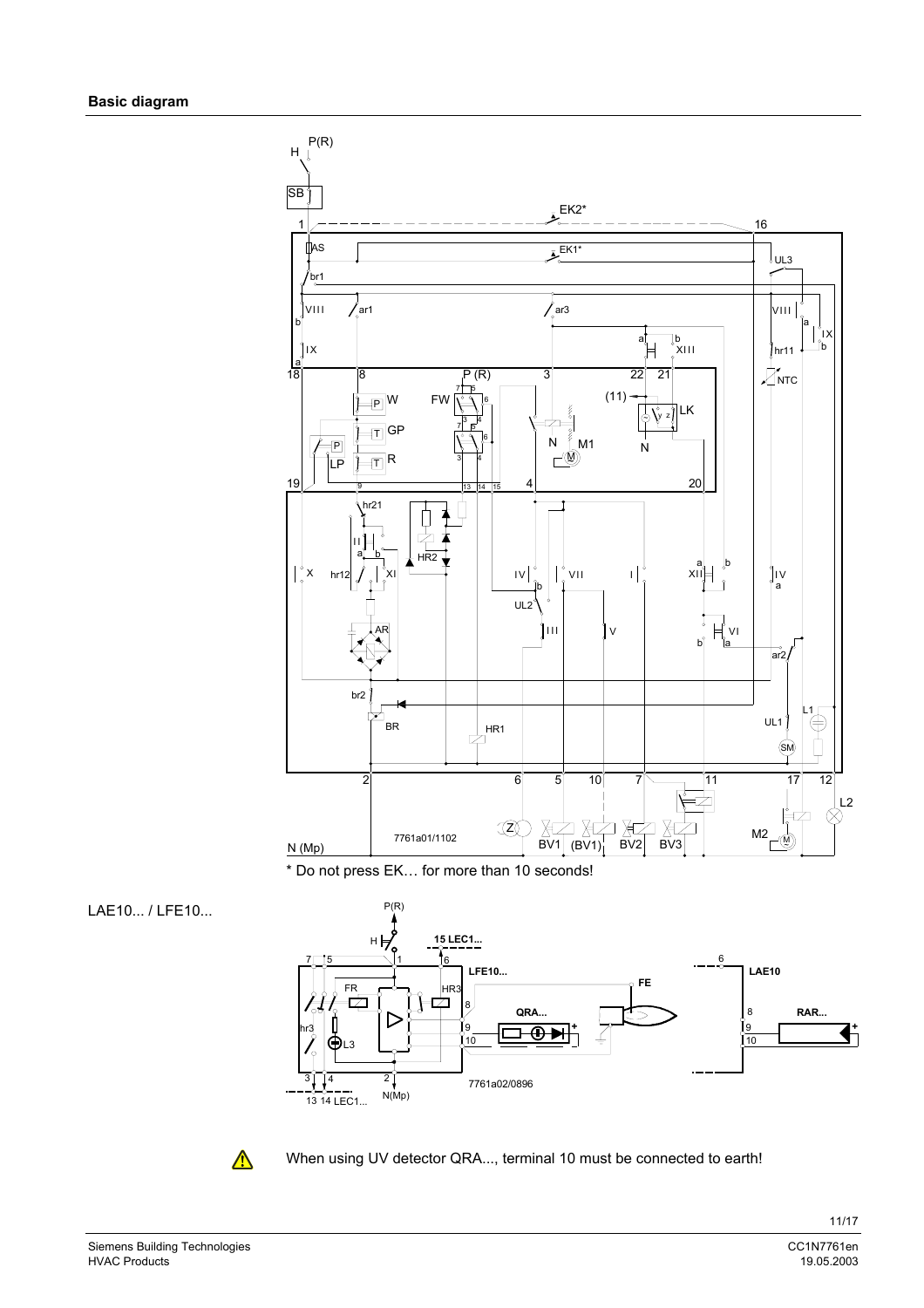|           |                  | Ι                                   |                                                                                                   |                              |           |                             |                                                       |
|-----------|------------------|-------------------------------------|---------------------------------------------------------------------------------------------------|------------------------------|-----------|-----------------------------|-------------------------------------------------------|
|           |                  |                                     |                                                                                                   | 8 <sup>1</sup>               |           |                             |                                                       |
|           |                  | П                                   |                                                                                                   |                              |           |                             |                                                       |
|           |                  |                                     |                                                                                                   | TSA <sub>79</sub>            |           |                             |                                                       |
|           |                  | Ш                                   |                                                                                                   | TSA <sup>®</sup>             |           |                             |                                                       |
|           |                  | IV                                  |                                                                                                   |                              |           |                             |                                                       |
|           |                  |                                     |                                                                                                   | 67<br>t4                     | t9        |                             |                                                       |
|           |                  | V                                   |                                                                                                   |                              | †90       |                             |                                                       |
|           |                  |                                     |                                                                                                   | $\frac{1}{2}$ t <sub>3</sub> | t5        |                             |                                                       |
|           |                  | VI                                  |                                                                                                   |                              |           |                             |                                                       |
|           |                  |                                     | t3                                                                                                |                              |           |                             |                                                       |
|           |                  | VII                                 |                                                                                                   | 70                           |           |                             |                                                       |
|           |                  | VIII                                |                                                                                                   |                              |           |                             |                                                       |
|           |                  |                                     |                                                                                                   |                              |           |                             |                                                       |
|           |                  | IX                                  | t7                                                                                                |                              |           |                             |                                                       |
|           |                  | Х                                   |                                                                                                   |                              |           |                             |                                                       |
|           |                  |                                     | $110 - 10$                                                                                        |                              |           |                             |                                                       |
|           |                  | XI                                  |                                                                                                   |                              |           |                             |                                                       |
|           |                  | XII                                 |                                                                                                   |                              |           |                             |                                                       |
|           |                  |                                     | t1                                                                                                |                              |           |                             |                                                       |
|           |                  | XIII                                |                                                                                                   |                              |           |                             |                                                       |
|           |                  |                                     | t11<br>7761d01/0201                                                                               | 63<br>t12                    |           |                             |                                                       |
|           |                  |                                     | t8                                                                                                |                              |           | t6                          |                                                       |
|           |                  |                                     | T                                                                                                 |                              |           |                             |                                                       |
|           |                  |                                     |                                                                                                   |                              |           |                             |                                                       |
| Legend    | AS               | Unit fuse                           |                                                                                                   | LK                           |           |                             | Actuator with limit or auxiliary switches             |
|           | AR               | Load relay with contacts «ar»       |                                                                                                   |                              |           |                             | (refer so «Connection examples»)                      |
|           | <b>BR</b>        | Lockout relay with contacts «br»    |                                                                                                   |                              |           |                             | a = actuator travels to the OPEN position             |
|           | <b>BV</b>        | Fuel valve                          |                                                                                                   |                              |           | (maximum air volume)        |                                                       |
|           | (BV)             |                                     | Fuel valve for a pilot burner that is switched off on                                             |                              |           |                             | z = actuator travels to the CLOSED position           |
|           |                  | completion of the 2nd safety time   |                                                                                                   |                              |           | (minimum air volume)        |                                                       |
|           | C                | Fan contactor with contacts «c»     |                                                                                                   | LP                           |           | Air pressure switch         |                                                       |
|           | d                | Auxiliary relay with contacts «d»   |                                                                                                   | M                            |           | Fan motor, fan              |                                                       |
|           | e                | Thermal cutout                      |                                                                                                   | <b>NTC</b>                   |           |                             | Resistor with negative temperature coefficient        |
|           | EK1              | Lockout reset button on LEC1        |                                                                                                   | OV                           | Oil valve |                             |                                                       |
|           | EK <sub>2</sub>  | Remote lockout reset button         |                                                                                                   | Q                            |           |                             | Temperature or pressure sensor                        |
|           | FE.              | Ionization probe                    |                                                                                                   | QRA                          |           | UV detector                 |                                                       |
|           | <b>FR</b>        | Flame relay with contacts           |                                                                                                   | R                            |           |                             | Control thermostat or pressurestat                    |
|           | <b>FW</b>        |                                     | Contacts of flame safeguards LAE10, LFE10                                                         | RAR                          |           | Selenium photocell detector |                                                       |
|           |                  | or LFE50                            |                                                                                                   | <b>RV</b>                    |           | Control valve               |                                                       |
|           | GP               | Gas pressure switch                 |                                                                                                   | <b>SB</b>                    |           | Safety limiter              |                                                       |
|           | <b>GV</b>        | Gas valve                           |                                                                                                   | SM                           |           |                             | Synchronous motor of programming mechanism            |
|           | н                | Main switch                         |                                                                                                   | SQ                           |           |                             | Type reference of air damper actuator                 |
|           | HR <sub>1</sub>  |                                     | Auxiliary relay with contacts «hr11 / hr12»                                                       | UL1                          |           |                             | Operating switch for motor of programming mechanism   |
|           | HR <sub>2</sub>  | Auxiliary relay with contact «hr21» |                                                                                                   |                              |           |                             | - can only be accessed after removal of housing cover |
|           | HR <sub>3</sub>  |                                     | Auxiliary relay for flame detector or flame simulation                                            | UL <sub>2</sub>              |           |                             | Changeover link for «Short / long preignition time»   |
|           |                  | Test                                |                                                                                                   | UL3                          |           |                             | Changeover link for «STOP» or «Run» of the            |
|           | L1               | Lockout warning lamp, built-in      |                                                                                                   |                              |           |                             | programming mechanism after lockout                   |
|           | L2               | Lockout warning lamp, external      |                                                                                                   | W                            |           |                             | Limit thermostat or pressure switch                   |
|           | L <sub>3</sub>   | Signal lamp for flame indication    |                                                                                                   | Ζ                            |           | Ignition transformer        |                                                       |
|           |                  |                                     |                                                                                                   |                              |           |                             |                                                       |
| Switching | Τ                | 120 <sub>s</sub>                    | Run time of programming mechanism                                                                 |                              |           |                             |                                                       |
| times     | <b>TSA</b>       | 09s                                 | Ignition safety time (setting $= 0$ s in the case Ignition safety time of ignition spark proving) |                              |           |                             |                                                       |
|           | TSA <sup>'</sup> | 06s                                 | First safety time for the pilot burner in the case of startup with ignition spark proving         |                              |           |                             |                                                       |
|           | t1               | 863 s                               | Adjustable prepurge time                                                                          |                              |           |                             |                                                       |
|           | t3               | $t11 + t1 + t12 + 7s$               | Long preignition time (during the entire prepurge)                                                |                              |           |                             |                                                       |
|           | t3'              | 3 s                                 | Short preignition time                                                                            |                              |           |                             |                                                       |
|           | t4               | 11 <sub>s</sub>                     | Interval between release of the 1 <sup>st</sup> and 2 <sup>nd</sup> fuel valve                    |                              |           |                             |                                                       |
|           | t5               | 12 <sub>s</sub>                     | Interval between release of the $2^{nd}$ and $3^{rd}$ fuel valve or the load controller           |                              |           |                             |                                                       |
|           | t6               | $T - (30 + t1)$                     | Postpurge time                                                                                    |                              |           |                             |                                                       |
|           | t7               | 3s                                  | Delay time                                                                                        |                              |           |                             |                                                       |
|           | t8               | $t1 + 30 + t11 + t12$               | Total startup time startup sequence                                                               |                              |           |                             |                                                       |
|           | t9               | 09s                                 | 2nd safety time with interrupted pilot burner                                                     |                              |           |                             |                                                       |
|           | t10              | 10 <sub>s</sub>                     | Transition time - preset time for air pressure signal                                             |                              |           |                             |                                                       |

For the factory setting of the different types, please refer to «Type summary».

t11 optional Programmed opening time for actuator «SA» t12 optional Programmed closing time for actuator «SA»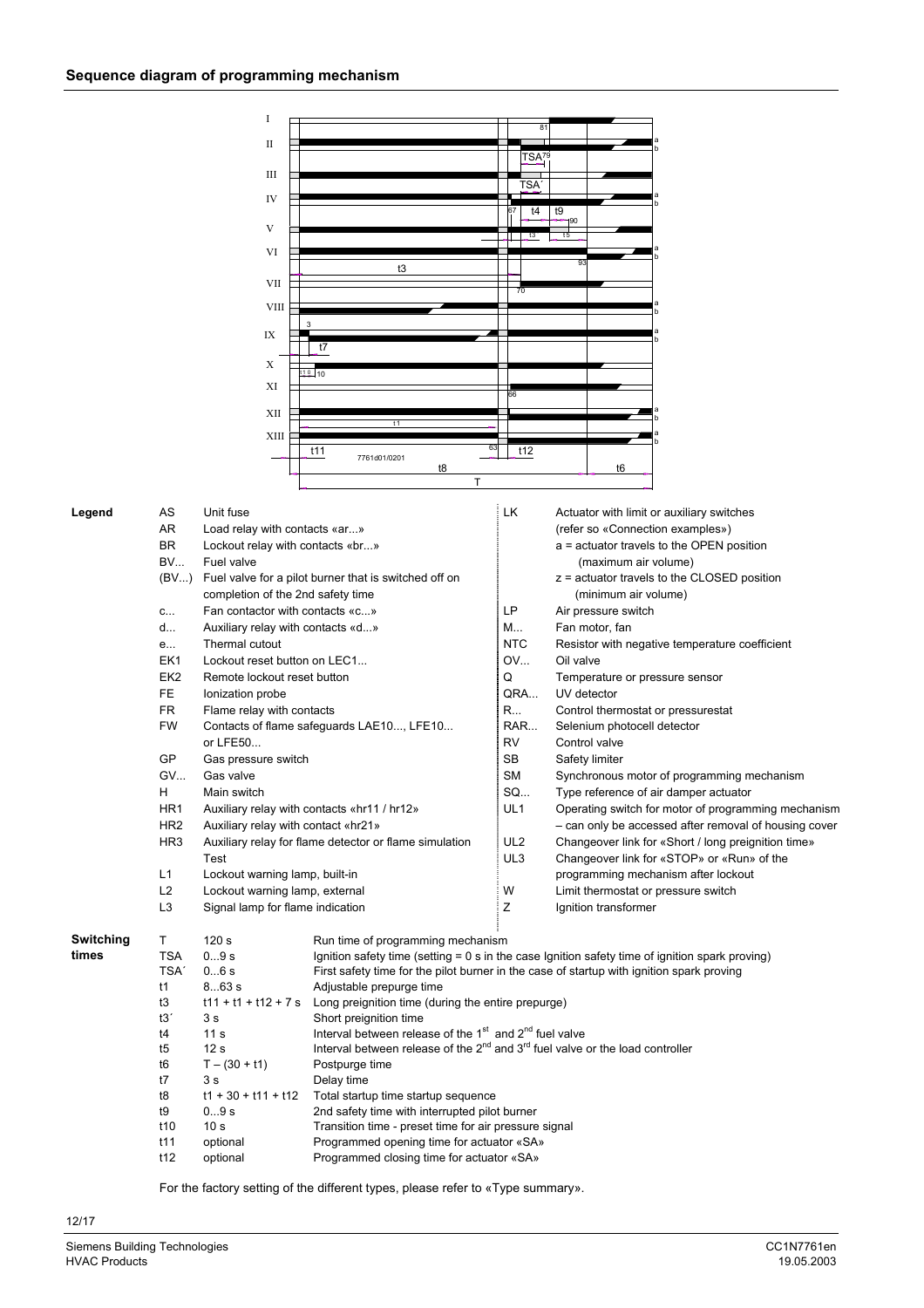For connection examples and switching program for flame supervision with DETACTOGYR® LFE50..., refer to Data Sheet 7783.

Double- or multiflame supervision of oil burners

Startup with long preignition «t3» and checked actuator control. Air pressure supervision from the start to controlled shutdown. No load control. Required type of flame safeguards: LAE10... with selenium photocell detector RAR...

\* When using an air pressure switch «LP», the connections between terminals 3 and 4 and 8 and 18 are not required

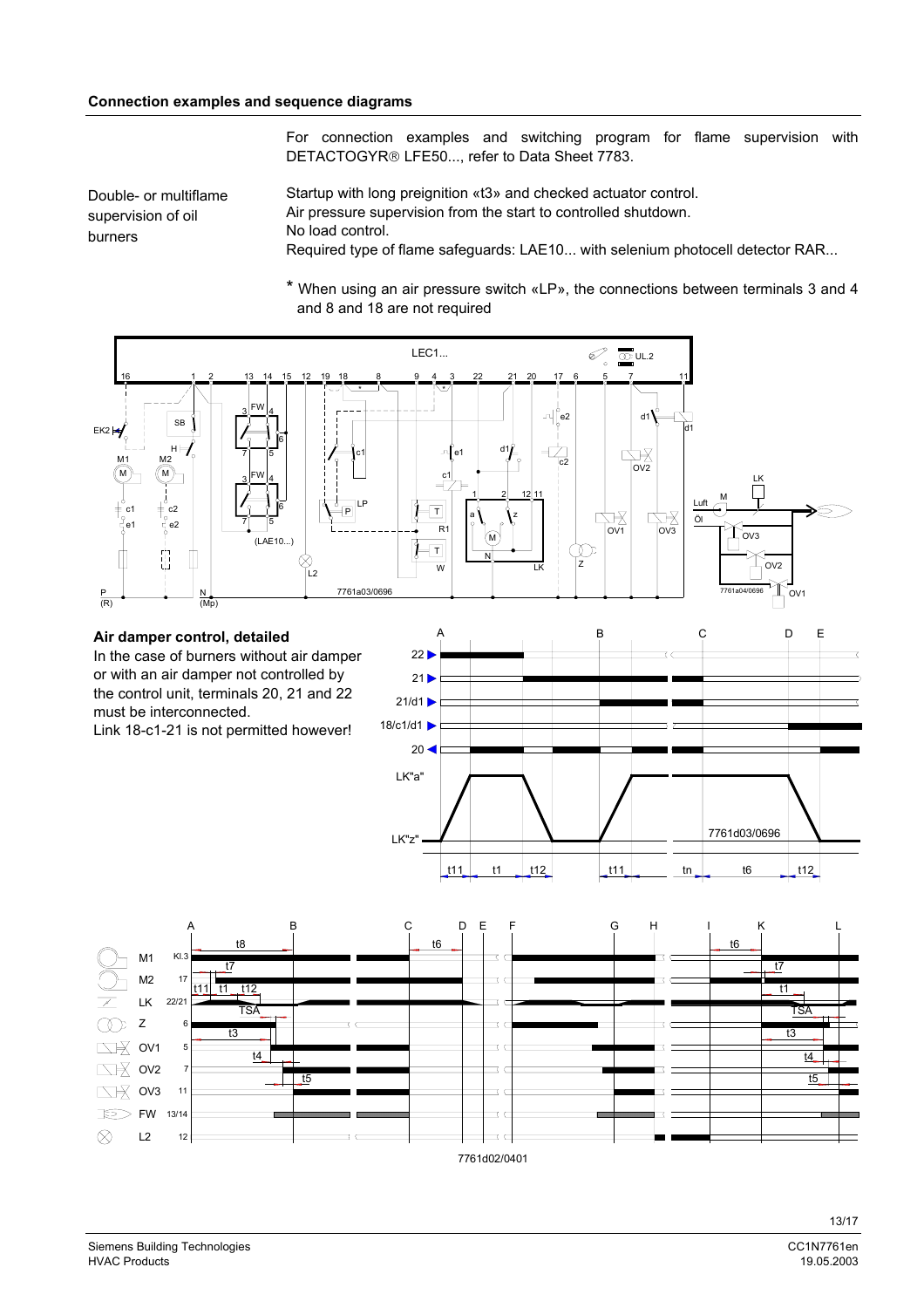Double- or multiflame supervision of gas burners (expanding flame burners)

Startup with short preignition (3 seconds) and checked actuator control. Required type of flame safeguards: LFE10... with UV detectors QRA... or ionization probe.



Legend

| Α     | Startup                   | G-H    | Opera  |
|-------|---------------------------|--------|--------|
| A-B   | Normal startup            | н      | Loss o |
| $B-C$ | Operation                 | $H-I$  | Locko  |
| С     | Controlled shutdown       |        | Reset  |
| $C-D$ | Postpurging               | I-K    | Home   |
| D-E   | Closing of the air damper | κ      | Resta  |
| E-F   | Burner off period         | K-L    | Startu |
| F     | Restart                   | ▸<br>L | Opera  |
| $F-G$ | Startup                   |        |        |
|       |                           |        |        |

- **Operation**
- Loss of flame
- Lockout
- Home run
- 
- Restart
- Startup
- Operation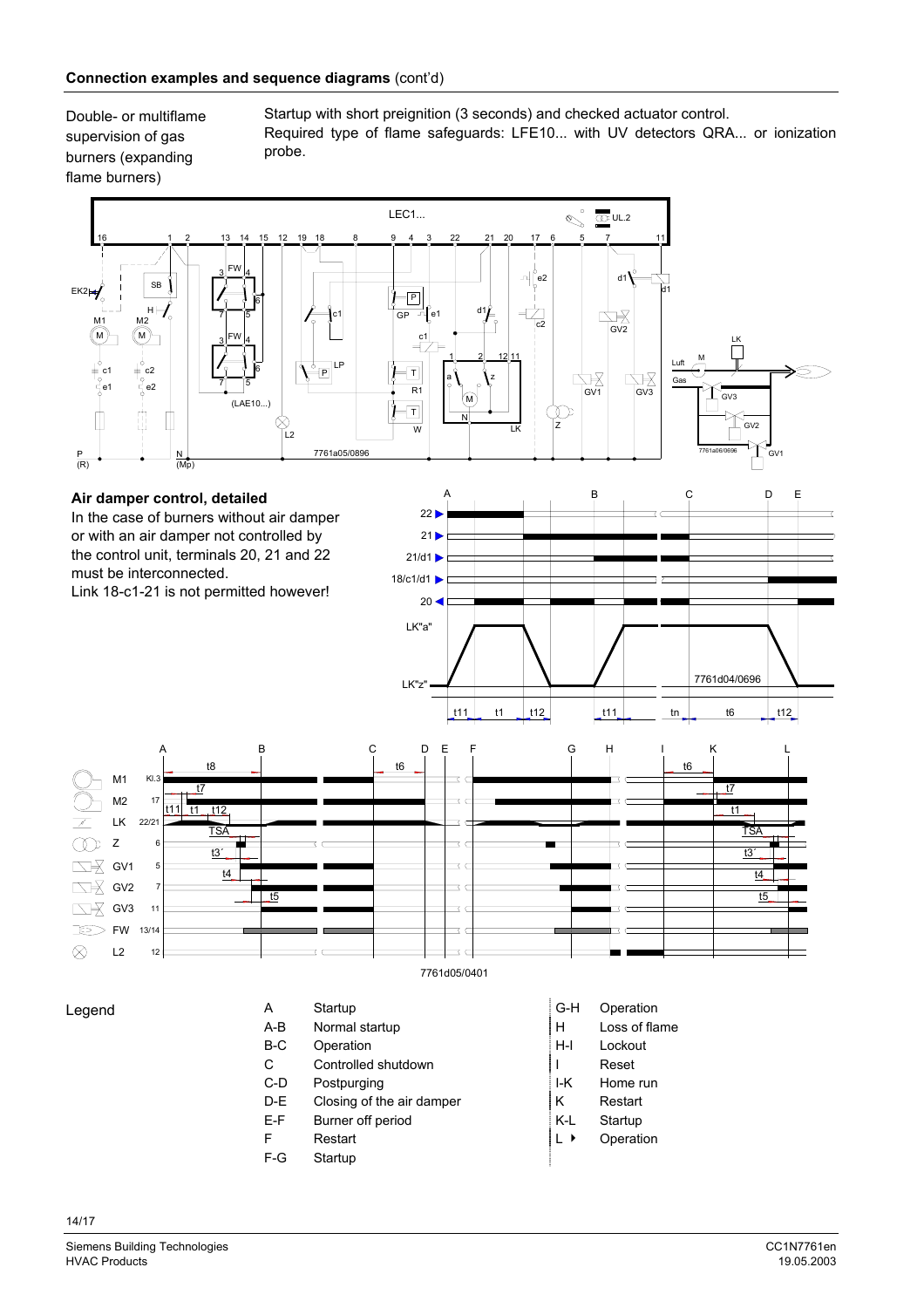### **Connection examples and sequence diagrams** (cont'd)

Double- or multiflame supervision of burners for selectable operation with oil or gas (expanding flame burner)

Startup with short preignition (3 seconds) and checked actuator control. Control of the 2nd output stage via on / off controller «R2». Required type of flame safeguards: LFE10... with UV detectors QRA...





#### **Operating switch BS1**

- I Nominal load
- II Stop
- III Partial load
- IV Automatic control

#### **Operating mode selector BS2**

- I Gas
- 
- III Oil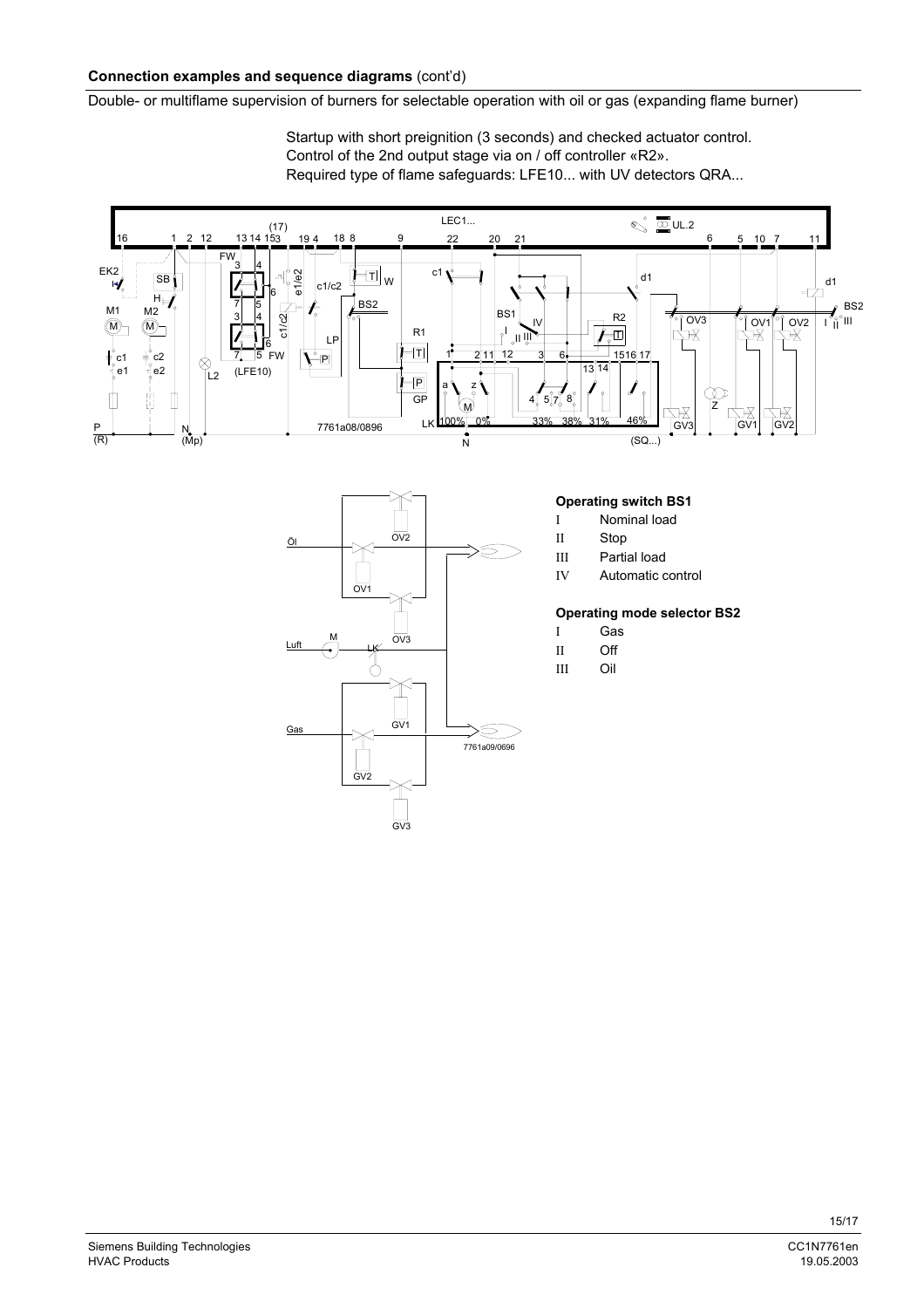# **Connection examples and sequence diagrams** (cont'd)

Double- or multiflame supervision of modulating burners

Including checked actuator control.

Required type of flame safeguards:

| For oil       | LAE10 with active selenium photocell detectors RAR |
|---------------|----------------------------------------------------|
| For gas       | LFE10 with UV detectors QRA or ionization probe    |
| For oil / gas | LFE10 with UV detectors QRA                        |



\* GP: Not required with oil burners

\*\* LP: Recommended for oil burners, if the oil pump is not coupled to the fan motor



Burners designed for continuous adjustment of the burner's output (modulating burners) require the devices of the temperature or pressure control circuit, in addition to the standard burner equipment, e.g.

| Modulating controller                                              | RWF40     |
|--------------------------------------------------------------------|-----------|
| Temperature or pressure sensor                                     | QA / QB   |
| Remote setting unit, if required                                   | FZA       |
| Actuator for the control of the air damper and the fuel throughput | SO        |
| (fuel / air ratio control)                                         |           |
| Auxiliary relay                                                    | d1        |
| Operating switch                                                   | <b>BS</b> |
| Control valve or similar for adjustment of the fuel throughput     | <b>RV</b> |
|                                                                    |           |

Control for semiautomatic operating mode



This circuit is used if, for certain reasons, fully automatic operation is not required (e.g. with industrial burners). The burner is started up by actuating impulse contact I; the burner is shut down by either pressing circuit-breaking contact 0 or when the limit thermostat cuts out.